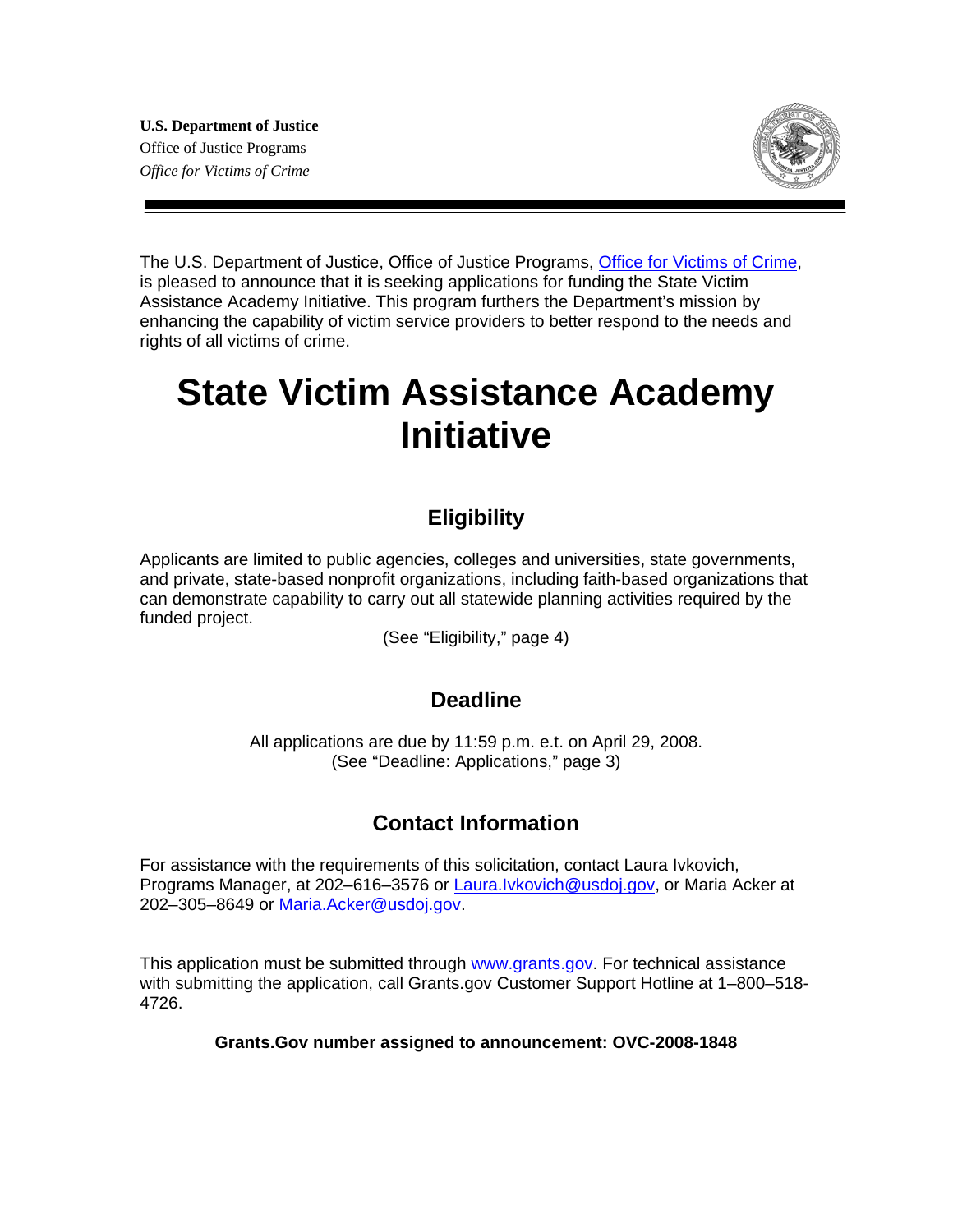| Standard Form 424<br><b>Program Narrative</b><br><b>Budget and Budget Narrative</b><br><b>Indirect Cost Rate Agreement</b><br><b>Other Attachments</b> |  |
|--------------------------------------------------------------------------------------------------------------------------------------------------------|--|
|                                                                                                                                                        |  |
|                                                                                                                                                        |  |
|                                                                                                                                                        |  |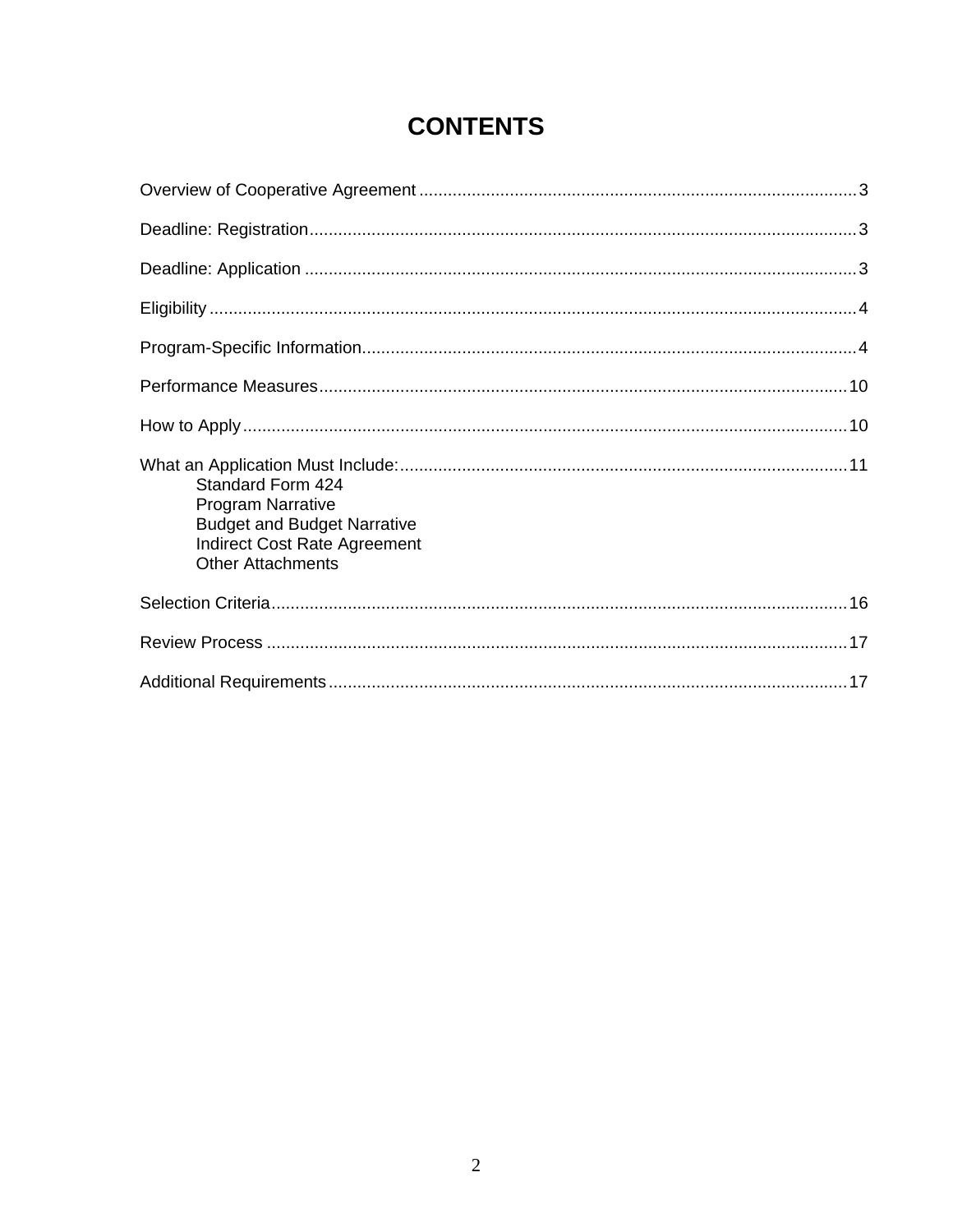## **STATE VICTIM ASSISTANCE ACADEMY INITIATVE (CFDA # 16.582)**

### **Overview**

It is the Office for Victims of Crime's (OVC's) goal to assist states in developing effective strategies for establishing State Victim Assistance Academies (SVAAs) and to help create a network of SVAAs that can meet the educational and training needs of victim service providers and allied professionals in each state in the Nation. The purpose of the SVAA is to provide comprehensive, academically based, fundamental education and training for victim assistance providers, victim advocates, criminal justice personnel, and allied professionals who routinely deal with crime victims.

OVC intends to make funding available for up to five (5) SVAAs under this solicitation at \$35,000 each for the planning year. Based on grantee performance and the availability of future funds, continuation funding will be available for 2 subsequent years. Secondyear funding is projected at \$100,000 each (for implementation of the SVAA and evaluation), and third-year funding at \$60,000 each (for refinement and replication). A financial and/or in-kind match for 25 percent of the total federal grant each year will be required. OVC will also ensure that technical assistance is made available to grantees to assist in this multiyear effort.

The statutory authority for funding this continuation project is Title 42 U.S.C. Section 10603 (c)(1)(A).

### **Deadline: Registration**

Registering with Grants.gov is a one-time process; however, if you are a first-time registrant it could take up to several weeks to have your registration validated and confirmed and to receive your user password. It is highly recommended you start the registration process as early as possible to prevent delays in submitting your application package to our agency by the deadline specified. There are three steps that you must complete before you are able to register: 1) Register with Central Contractor Registry (CCR); 2) Register yourself as an Authorized Organization Representative (AOR); and 3) Be authorized as an AOR by your organization. For more information, go to [www.grants.gov](http://www.grants.gov/). **Note: Your CCR registration must be renewed once a year. Failure to renew your CCR registration may prohibit submission of a grant application through Grants.gov.** 

### **Deadline: Application**

The due date for applying for funding under this announcement is April 29, 2008.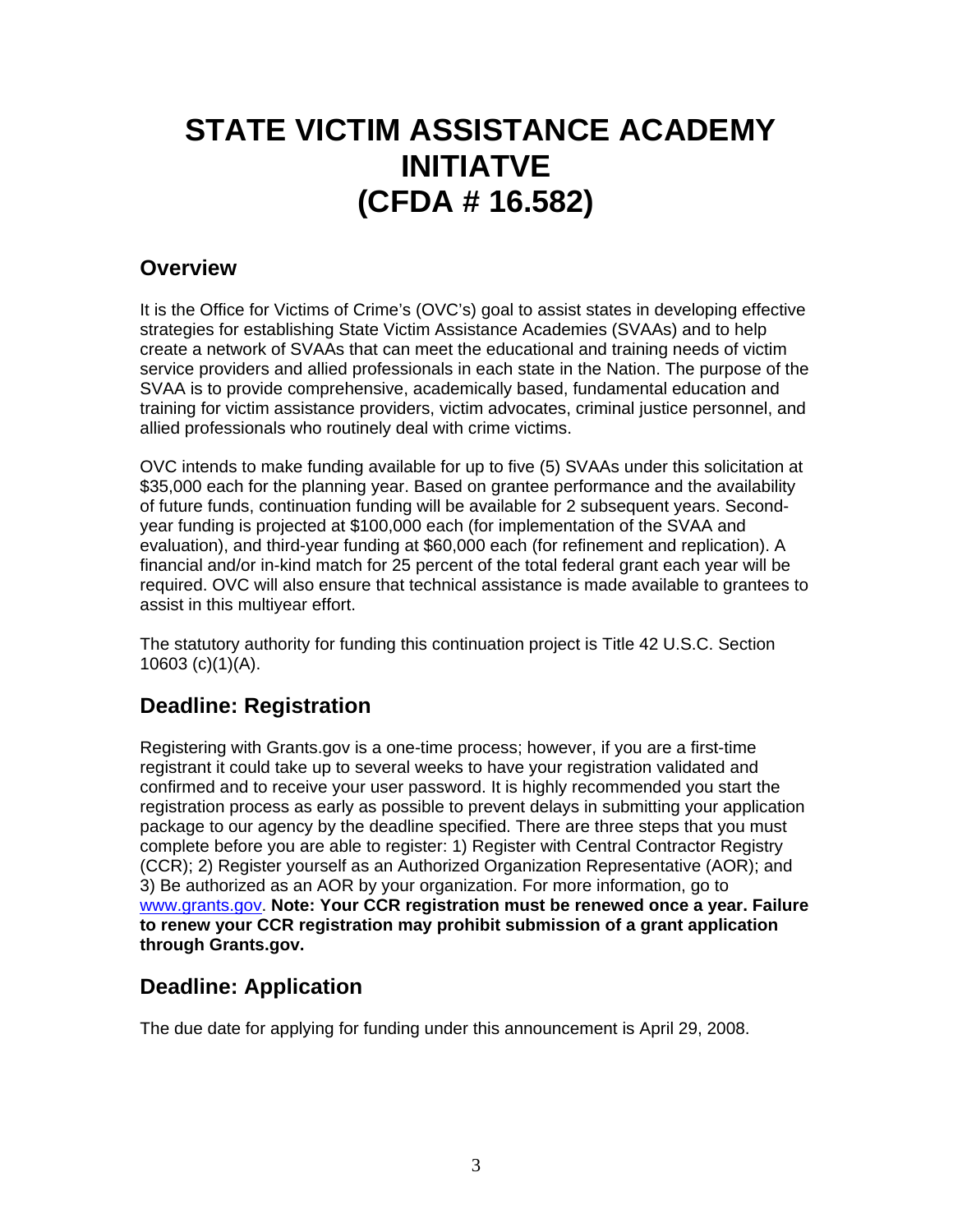### **Eligibility**

Applicants are limited to public agencies, colleges and universities, state governments, and private, state-based nonprofit organizations, including faith-based organizations that can demonstrate capability to carry out all statewide planning activities required by the funded project, from states that have not already received funding (see below).

**Faith-Based and Other Community Organizations:** Consistent with President George W. Bush's Executive Order 13279, dated December 12, 2002, and 28 C.F.R. Part 38, it is Department of Justice (DOJ) policy that faith-based and other community organizations that statutorily qualify as eligible applicants under DOJ programs are invited and encouraged to apply for assistance awards to fund eligible grant activities. Faith-based and other community organizations will be considered for awards on the same basis as other eligible applicants and, if they receive assistance awards, will be treated on an equal basis with all other grantees in the administration of such awards. No eligible applicant or grantee will be discriminated for or against on the basis of its religious character or affiliation, religious name, or the religious composition of its board of directors or persons working in the organization.

Faith-based organizations receiving DOJ assistance awards retain their independence and do not lose or have to modify their religious identity (e.g., removing religious symbols) to receive assistance awards. DOJ grant funds, however, may not be used to fund any inherently religious activity, such as prayer or worship. Inherently religious activity is permissible, although it cannot occur during an activity funded with DOJ grant funds; rather, such religious activity must be separate in time or place from the DOJfunded program. Further, participation in such activity by individuals receiving services must be voluntary. Programs funded by DOJ are not permitted to discriminate in the provision of services on the basis of a beneficiary's religion.

If your organization is a faith-based organization that makes hiring decisions on the basis of religious belief, it may be entitled, under the Religious Freedom Restoration Act, 42 U.S.C. § 2000bb, to receive federal funds and yet maintain that hiring practice, even if the law creating the funding program contains a general ban on religious discrimination in employment. For the circumstances under which this may occur, and the certifications that may be required, please refer to the following link at [www.usdoj.gov/fbci/effect](http://www.usdoj.gov/fbci/effect-rfra.pdf)[rfra.pdf.](http://www.usdoj.gov/fbci/effect-rfra.pdf)

Applicants are encouraged to review the Civil Rights Compliance section under "Additional Requirements" in this announcement.

### **Program-Specific Information**

Funding under this announcement is contingent on grantee performance. All OVC awards are subject to the availability of appropriated funds and to any modifications or additional requirements that may be imposed by law.

**Background:** Victim service providers, advocates, and allied professionals with practical experience, training, and education are now working in a variety of settings, including law enforcement agencies, district attorneys' offices, correctional institutions, battered women's shelters, rape crisis centers, and other community and faith-based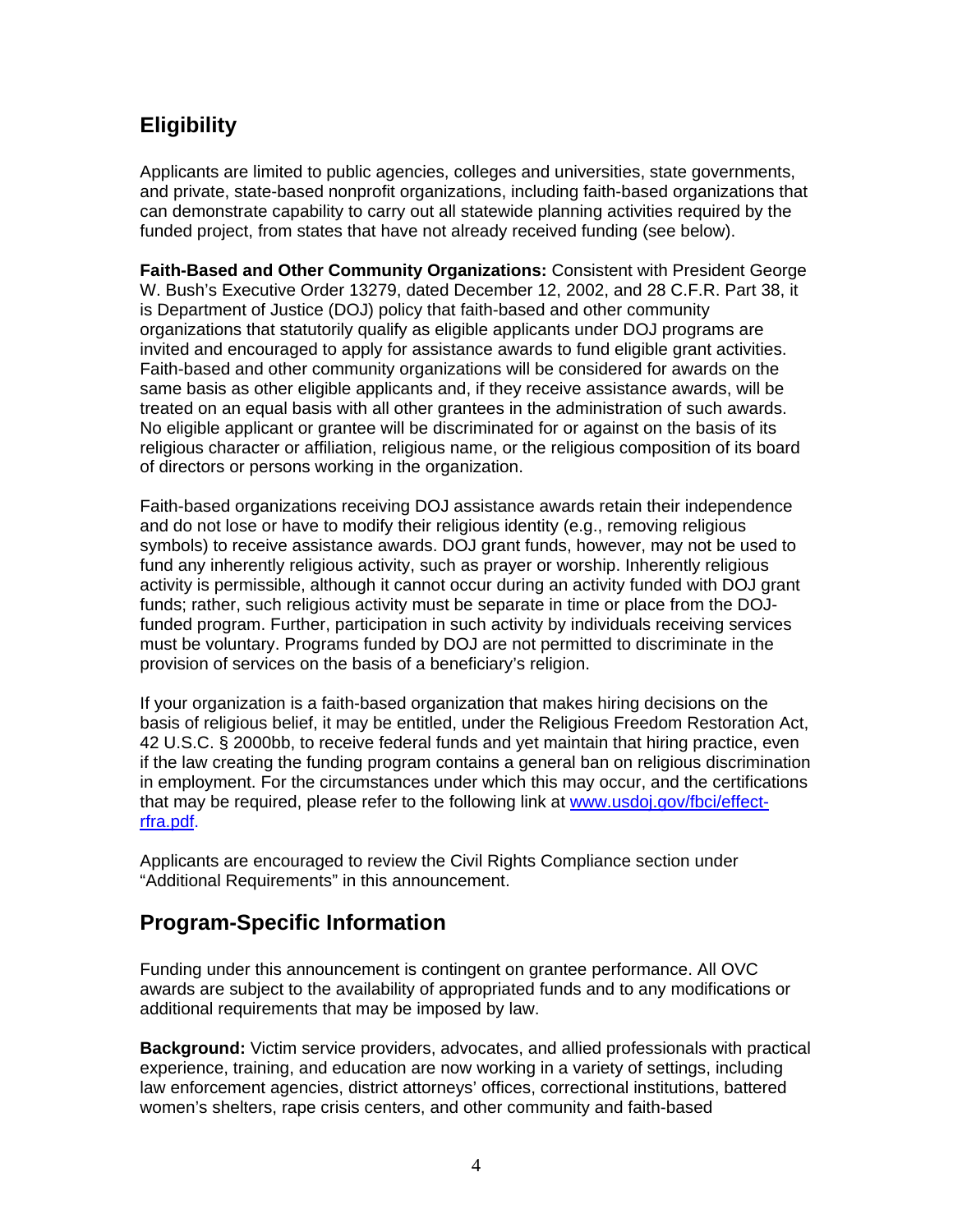organizations. The increasingly complex needs of crime victims have resulted in a demand for more coordinated and multidisciplinary approaches to training victim service providers and allied professionals in the victim services field. In response to this training need, OVC funded the development of a National Victim Assistance Academy (NVAA) in 1995 to deliver a blend of education and skills-based training through a state-of-the art, intense 40-hour curriculum delivered to victim service providers and allied professionals at university campus sites across the country. When the NVAA was launched, one of OVC's long-range goals was to encourage a victim assistance course of study in colleges and universities nationwide. A few years later in 1998, OVC cosponsored a state-level victim assistance academy at Michigan State University in its efforts to provide comprehensive, fundamental education for victim service providers, victim advocates, criminal justice personnel, and allied professionals who routinely interact with victims of crime. Based on the success of the Michigan Academy, in 1999 OVC funded five pilot sites to begin the establishment of a nationwide network of state academies able to meet the foundation-level education and training needs of a broad range of victim service providers and allied professionals. Using the NVAA as a framework, OVC envisioned that the SVAAs would operate in partnership with academic institutions to develop a comprehensive, fundamental, and academically based state-specific course of study in victims' rights and services to meet the entry-level educational and training needs of victim service providers, victim advocates, and allied personnel working with victims of crime. Since that time, OVC has funded the following 34 SVAAs nationwide:

- 1998 Michigan
- 1999 Colorado, Connecticut, Pennsylvania, Texas, and Utah
- 2000 Vermont\*
- 2002 Arizona, Maine/New Hampshire, Maryland, Missouri, and Oregon
- 2003 Georgia, Illinois, and New York
- 2004 California, Minnesota, South Carolina, and Tennessee
- 2005 Florida, Idaho, Louisiana, Massachusetts, Puerto Rico, and Washington
- 2006 Arkansas, District of Columbia, Iowa, and Virginia
- 2007 New Jersey, North Dakota, Rhode Island, and West Virginia

\* Vermont was funded using OVC discretionary grant funds through the Victim Services 2000 program to establish an SVAA for Vermont.

This solicitation is intended to encourage similar initiatives in other states with the ultimate goal of establishing a network of state academies capable of meeting the entrylevel educational/training needs of a broad range of victim assistance providers and allied professionals.

**Requirements:** Only one application per state will be funded.

Applicants must demonstrate:

• Commitment from the state Victims of Crime Act (VOCA) victim assistance and compensation program offices to help develop the academy, including the provision of financial support after completion of the 3-year federal grant. (Note: This financial support may be in the form of a percentage of VOCA administrative funds, as well as other appropriate state training funds available to build capacity of victim service providers to assist victims of crime in that state.)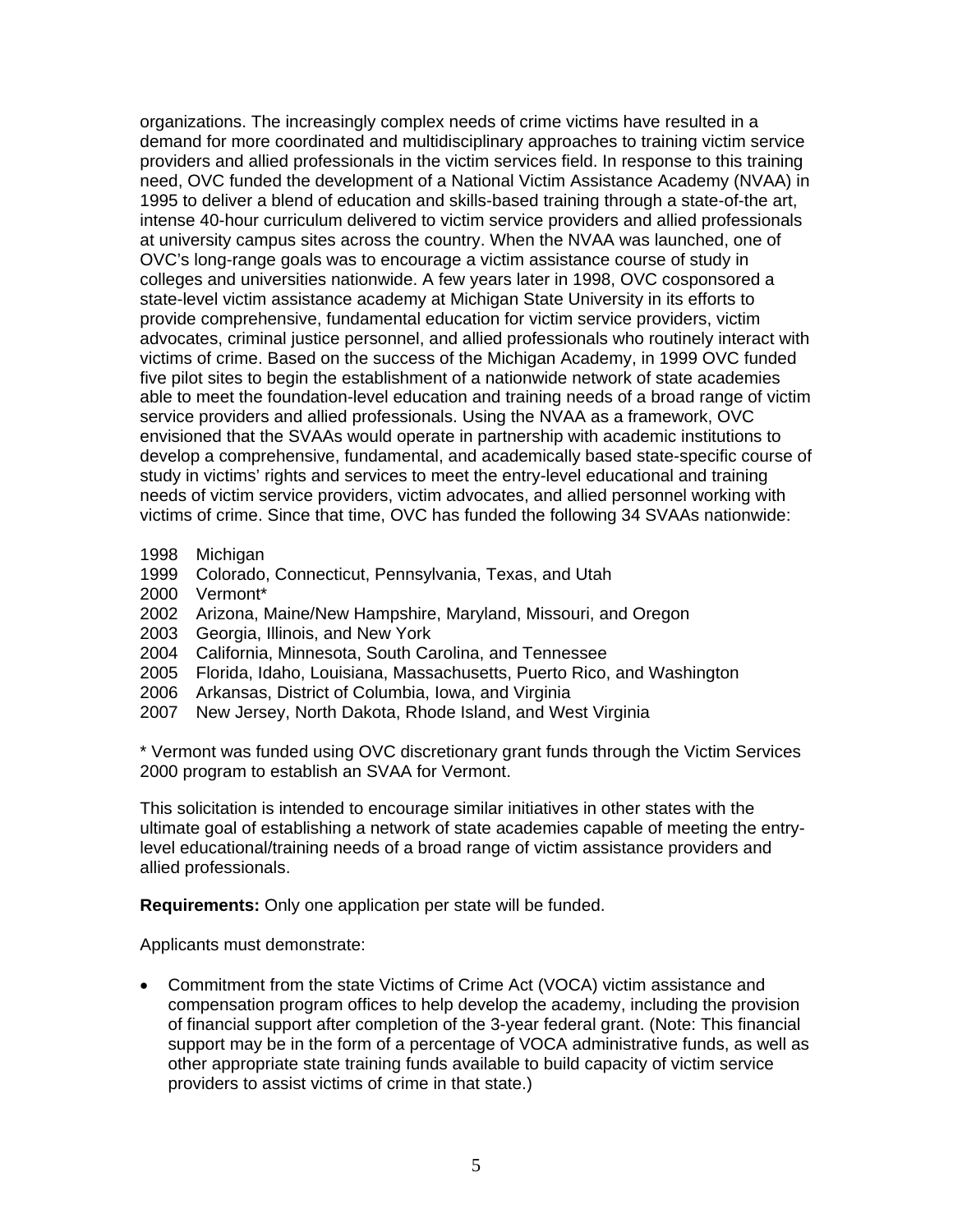- Commitment from an accredited college/university with departments in related subjects such as criminal justice, victim services, social work, counseling, human services, curriculum design, etc., or, at a minimum, faculty with expertise in these subjects to potentially host and promote the state academy; provide academic credit; accommodate and provide meals to students, as necessary; provide classrooms and accommodate breakout sessions with rooms, as necessary; and, with assistance from a diverse, statewide steering committee, help oversee the planning, implementation, and evaluation of the project.
- Commitment to meet with OVC and other SVAA grantees at the beginning of the grant period to share planning strategies, clarify implementation issues, and receive additional programmatic and grant-related financial management training to help ensure successful grant implementation.
- Commitment of the SVAA project director and/or the SVAA coordinator to be available as necessary to share SVAA information and provide technical assistance and mentoring to other state academy grantees through various methods, including grantee meetings, onsite visits where applicable, quarterly SVAA grantee phone conferences, and via the SVAA Online Learning Community (where grantees at all stages of their grant cycles and Academy leadership beyond the OVC grant period can share planning strategies, lessons learned, goals and implementation challenges and successes from one another).

**Project Components:** The overall 3-year project has the following core components:

Year 1 Funding

- Formation of a diverse planning/steering committee of victim assistance, criminal justice, and social service professionals to strategically plan the development of the SVAA (Year 1).
- University/community planning and implementation of an SVAA with a combination of federal, state, and local funding (Year 1).
- Distribution and analysis of a statewide training needs assessment to assure academy offerings do not represent a duplication of existing training efforts and do represent the training and educational needs of the field (Year 1).
- Curriculum review, adaptation, and/or design (Years 1 and 2).
- State academy staff availability for technical assistance and mentoring to other state academy grantees through the OVC Training and Technical Center (TTAC) (Years 1, 2, and 3).

#### Year 2 Funding

- Curriculum review, adaptation, and/or design (Years 1 and 2).
- Academy presentation and project evaluation (Year 2).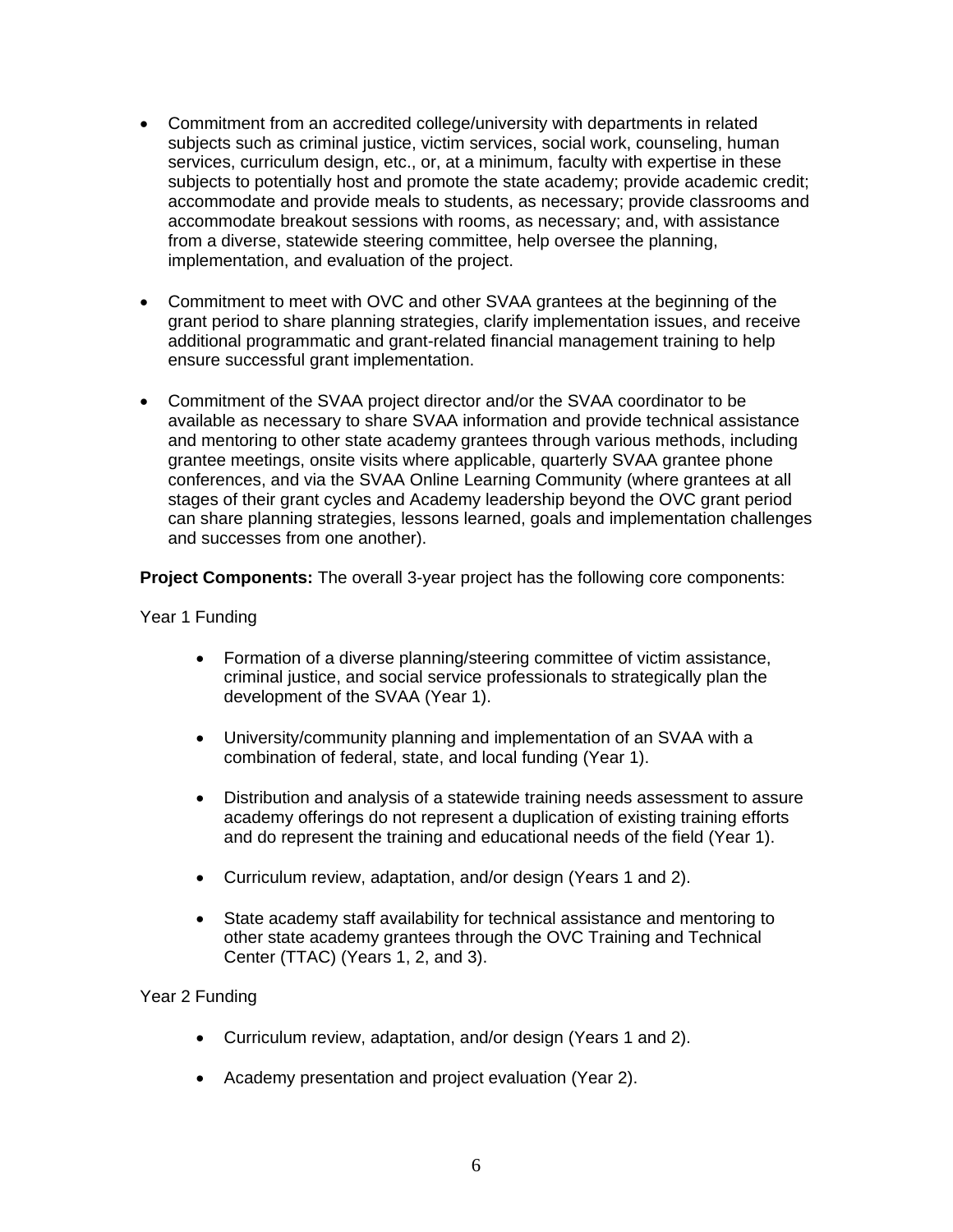• State academy staff availability for technical assistance and mentoring to other state academy grantees through the OVC (TTAC) (Years 1, 2, and 3).

Year 3 Funding

- Presentation of a second academy with decreased federal and increased state and local funding (Year 3).
- State academy staff availability for technical assistance and mentoring to other state academy grantees through OVC TTAC (Years 1, 2, and 3).

#### Beyond OVC Funding

• Independent state funding and continued availability of state academy staff for technical assistance and mentorship to other interested state academy grantees (Year 4 and beyond).

In addition to funding, OVC will support the grantees by providing access to the following throughout the course of the grant:

- Technical assistance (TA) from a dedicated TA provider via OVC TTAC with extensive expertise and experience in curriculum design, academy development, implementation, and evaluation, as well as access to an online resource community in which SVAA grantees (past and present) share information and program resources.
- Attendance at OVC TTAC-sponsored training including the SVAA Curriculum Design/Ultimate Trainer course.
- Attendance at Academy trainings, where training/mentoring opportunities can be provided on how to conduct academies.
- Instructional materials developed by OVC discretionary grantees.
- Informational material available through the OVC Resource Center.
- One or two training consultants for special topic areas provided through OVC TTAC.

#### **Deliverables**

Since the FY 2008 funding is intended to support Year 1 planning activities, the application should focus on describing Year 1 tasks and deliverables.

**1. Planning/Steering Committee.** A major task during phase one is to establish a diverse planning/steering committee to plan and manage the project. As the response to victimization increasingly requires partnerships among multiple providers, the composition of a planning/steering committee should mirror these partnerships. At a minimum, commitments of support for establishing a state academy will be needed from the state VOCA victim compensation and assistance administrators, an accredited college/university, the state attorney general's office, where applicable, and key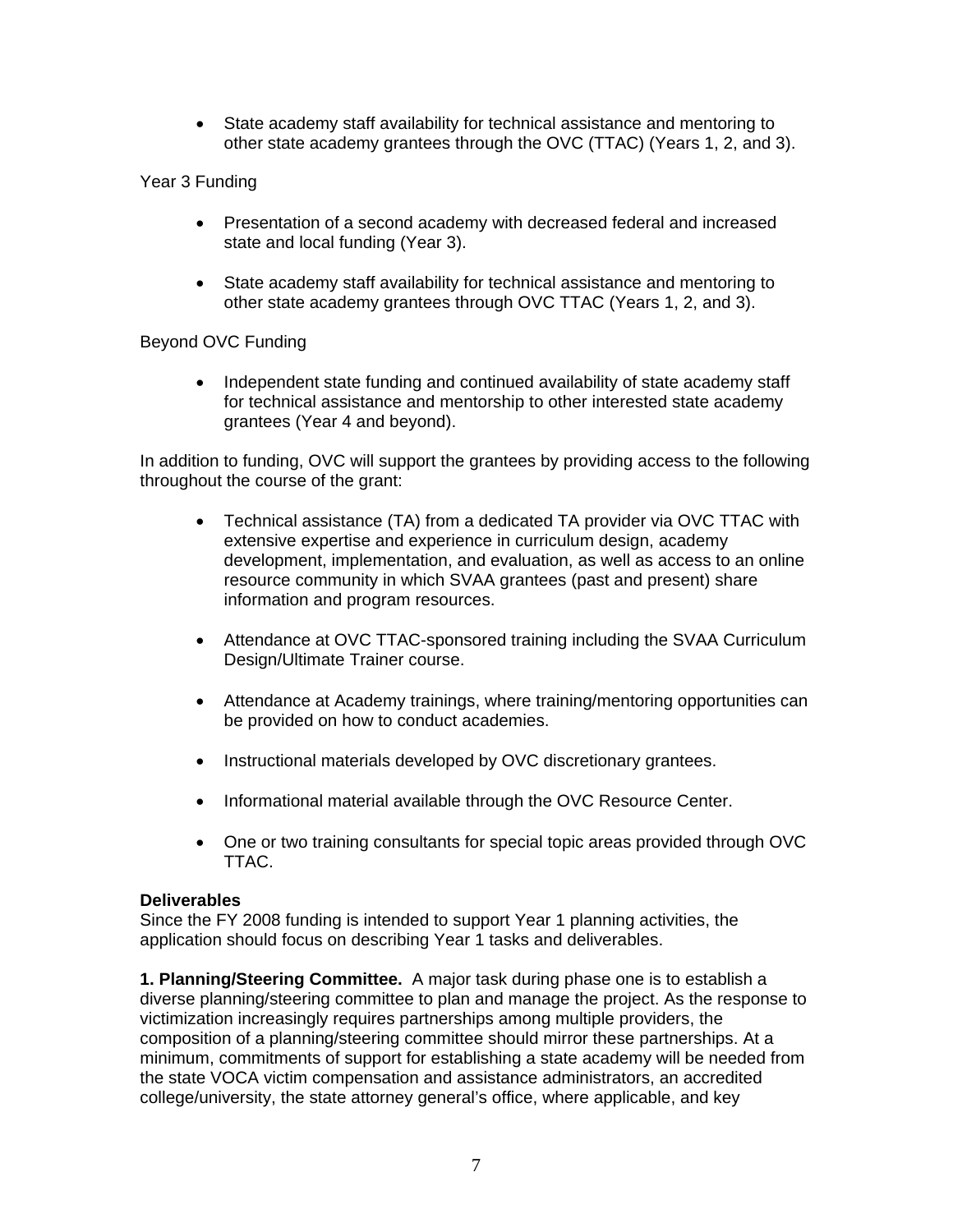statewide victim advocacy coalitions and victim service groups. Coordination with the U.S. Attorney's Office is recommended. This broad-based, diverse support is critical to ensuring the success of the project in Year 1 and beyond.

**2. Partnership With Academia.** Establishing a partnership with the academic community is essential and involves several components that may include the provision of academic credit through an accredited college or university, establishment of a college/university as possible host site, use of expert faculty to develop state-specific curricula, use of expert faculty to assist in the evaluation of the academy, and/or help oversee the academy. A college/university also should be able to provide in-resident faculty, low-cost dormitory housing and dining facilities, large and small classroom/training spaces to accommodate both plenary and smaller breakout groups, and a library with Internet access and sufficient computers to allow students access to onsite educational materials.

**3. State Training Assessment.** Some states have recognized the diversity of the victim assistance workforce and have established minimum training requirements for the victim assistance providers, while other states have already sponsored educational programs. The steering committee should oversee an assessment of existing state-sponsored educational initiatives and victim assistance training resources. A determination will need to be made regarding how existing training initiatives and resources will combine with or complement an SVAA.

**4. Curriculum Design.** OVC TTAC offers curriculum design training specifically for SVAA grantees. The training was developed for individuals who design and deliver curricula and for those who are involved in the planning, development, and delivery of training. The unique training offers SVAA grantees the ability to apply adult learning principles in the creation of an actual training module for their SVAAs. OVC will provide the necessary course work to allow SVAA grantees to learn to apply effective training techniques that appeal to different adult learning styles; develop a simple training needs assessment plan; prepare a brief presentation that illustrates the five core components of effective communication; learn to facilitate training and work effectively with challenging participants; and to identify four levels of training evaluation.

**5. Student Selection.** In Year 1 of the grant, the steering committee should begin to formulate the student selection criteria, including a method for screening students, and finalize the process in Year 2. The Michigan Academy encouraged attendance by community "teams" of providers to help promote a coordinated community response to crime victimization. Other methods include use of a selection committee to choose students after reviewing students' applications and two letters of recommendation. Grantees are encouraged to emphasize student diversity based on geographic location, demographics, and professional agency affiliation in their selection criteria.

**6. Staffing Issues.** The steering committee should address staffing, including the type and number of staff needed to plan, organize, and manage the state academy. In addition to choosing staff to direct the project and provide administrative support, the committee should address the selection of teaching faculty and the determination of which modules will be taught by college/university faculty and which will be presented by local agency and advocacy group representatives, and which modules may be copresented by both practitioners and academicians. OVC encourages a blend of practitioners and academicians. Finally, the committee must identify a method for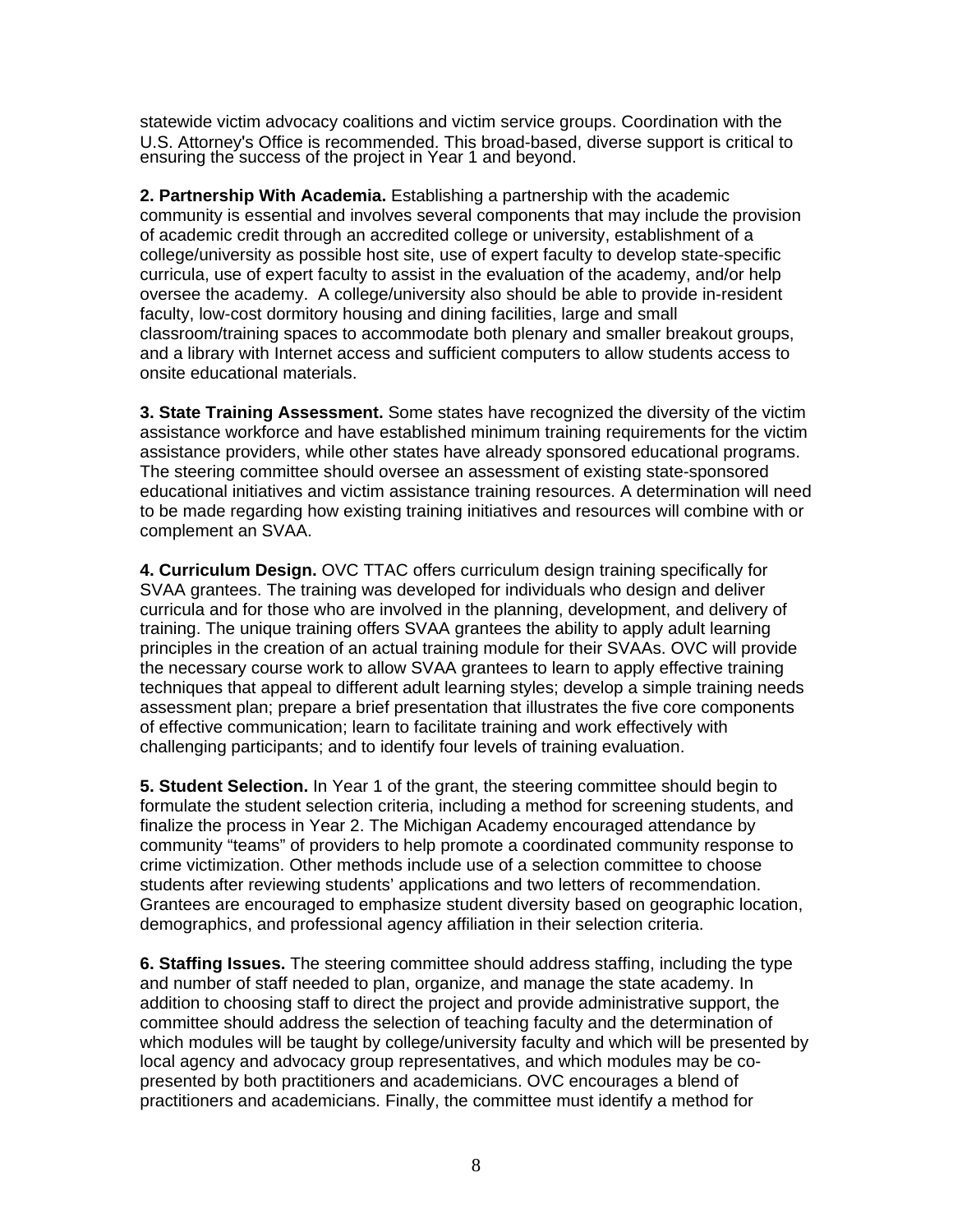assisting teaching faculty to develop presentations with an interactive format. The OVC TTAC Ultimate Trainer (training of trainers) course incorporates state-of-the-art adult learning principles into a universal training format that is available as a resource in this effort.

**7. Financial Plan.** Another first-year activity must include the development of a viable financial plan for the continued match of OVC federal funds in Years 2 and 3 and for continuation of the SVAA in Year 4 and beyond. Although VOCA funds cannot be used as a match for this grant, OVC has issued guidance to state VOCA administrators authorizing them to make available a percentage of their administrative funds to supplement OVC funding for the development and implementation of state academies. However, these VOCA funds may not be counted as part of the matching requirement.

#### **Match Requirement (cash or in-kind)**

A grant made under this program may not cover more than 75 percent of the total costs of the project being funded. The applicant must identify the source of the 25 percent nonfederal portion of the budget and how match funds will be used. Applicants may satisfy this match requirement with either cash or in-kind services. The formula for calculating match is:

Award amount  $=$  Adjusted project costs X Recipient's share  $=$  Required match federal share

#### **Example:** 75/25% match requirement

For federal award amount of \$35,000, match would be calculated as follows:

 $$35,000 = $46,667 \times 25\% = $11,667$  match 75%

#### **Reporting Requirements:**

- The **Financial Status Report** (SF 269-A) is due quarterly, no later than the 45th day following the end of each calendar quarter. A report must be submitted every quarter in which the award is active, even if there has been no financial activity during the reporting period. The final report is due 90 days after the end date of the award. Future awards and fund drawdowns will be withheld if the financial status reports are delinquent. Financial Status Reports must be submitted directly into the GMS system. Address questions concerning GMS to the GMS Helpdesk, 1–888–549–9901.
- The **Semiannual Progress Report** describes activities during the reporting period and the status or accomplishment of objectives as set forth in the approved application for funding. Progress reports must be submitted within 30 days after the end of the reporting periods, which are January 1 through June 30 and July 1 through December 31 for the life of the award. Due 90 days after the end date of the award, the final report summarizes the progress toward achieving the award's goals and objectives, describes the significant results, and identifies any products developed under the award. Report format will be provided to the recipient by OJP. Future awards and fund drawdowns may be withheld if the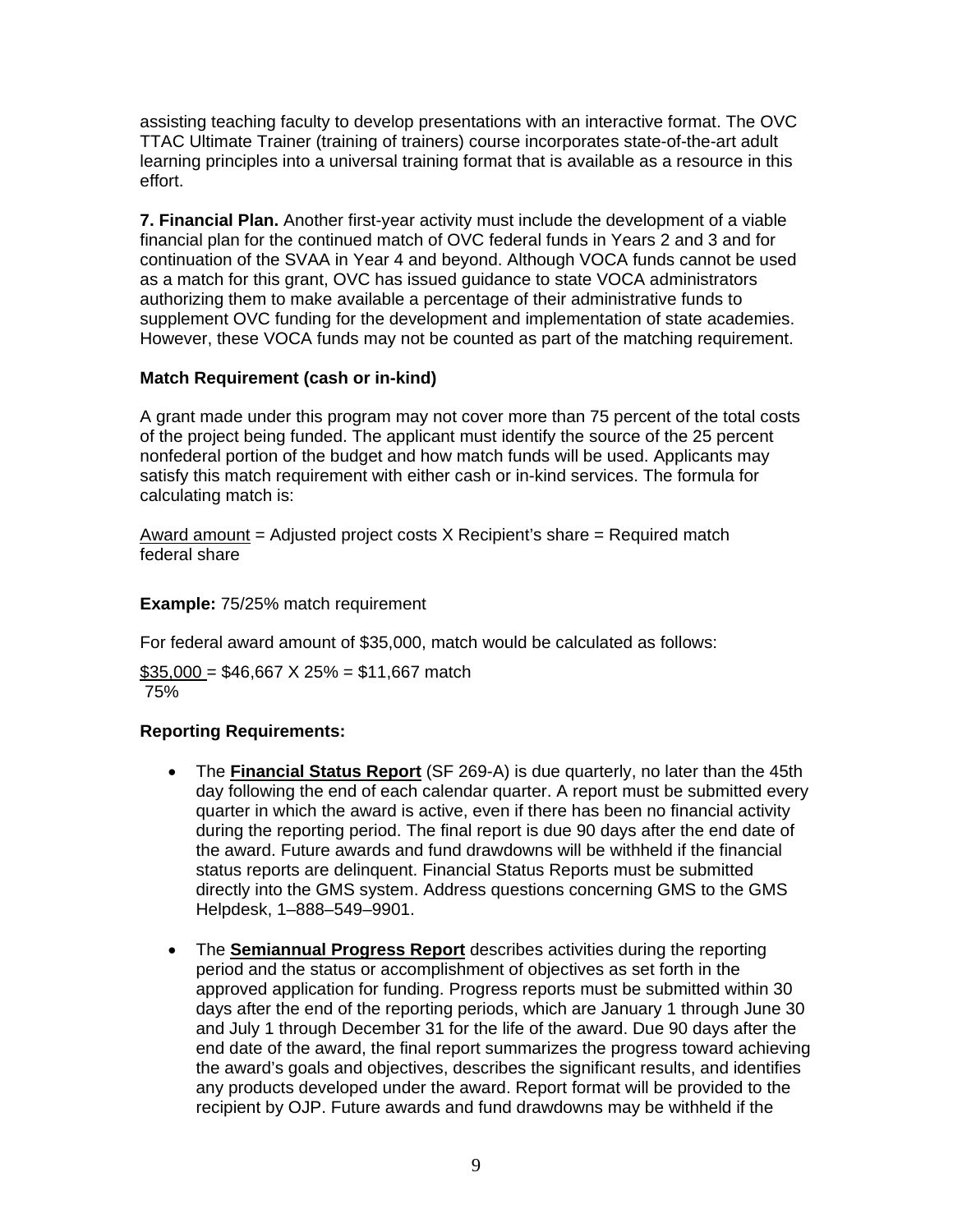progress reports are delinquent. Progress reports must be submitted directly into the GMS system. Address questions concerning GMS to the GMS Helpdesk, 1–888–549–9901.

### **Performance Measures**

To assist in fulfilling the Department's responsibilities under the Government Performance and Results Act (GPRA), P.L. 103-62, applicants that receive funding under this solicitation must provide data that measures the results of their work. Performance measures for this solicitation are as follows:

| Objective   |                                                                                                                                        | <b>Performance Measures</b> |                                                                                                                               | <b>Data Grantee Provides</b> |                                                                                                    |
|-------------|----------------------------------------------------------------------------------------------------------------------------------------|-----------------------------|-------------------------------------------------------------------------------------------------------------------------------|------------------------------|----------------------------------------------------------------------------------------------------|
| $1_{-}$     | Establish a diverse<br>planning/steering<br>committee to guide the<br>strategy/ implementation<br>of a state victim                    | 1.                          | Total number of grantees<br>that establish a diverse<br>planning/steering<br>committee.                                       | 1.                           | List of steering committee<br>members and dates when<br>meeting held (meeting<br>minutes, etc.).   |
| 2.          | assistance academy.<br>Establish a viable<br>partnership with an                                                                       | 2.                          | Total number of grantees<br>that establish partnerships<br>with colleges/universities.                                        | 2.                           | Memorandum of<br>understanding outlining the<br>role and involvement of the<br>college/university. |
|             | academic<br>college/university to help<br>in the planning process for<br>implementation of the<br>state academy.                       | 3.                          | Total number of grantees<br>that have analyzed and<br>utilized the results from<br>the training needs<br>assessment to direct | 3.                           | Training needs assessment<br>tool/focus group<br>questionnaires and analysis<br>completed.         |
| 3.          | Complete and analyze a<br>statewide training needs<br>assessment.                                                                      | $4_{-}$                     | curriculum development.<br>Total number of grantees<br>that have obtained support                                             | 4.<br>5.                     | Copy of support letters.<br>Copy of sustainability plan.                                           |
| $4_{\cdot}$ | Obtain commitment of<br>support from the state<br><b>Victims of Crime Act</b><br>(VOCA) Office for<br>establishing a state<br>academy. |                             | from VOCA<br>administrators.                                                                                                  |                              |                                                                                                    |
|             |                                                                                                                                        | 5.                          | Total number of grantees<br>that have a sustainability<br>plan.                                                               |                              |                                                                                                    |
| 5.          | Develop a resource<br>development plan for<br>sustaining the program<br>after OVC funding ends.                                        | 6.                          | Percentage of SVAAs<br>fiscally viable after<br>cessation of OVC funding.                                                     |                              |                                                                                                    |

### **How to Apply**

DOJ is participating in the e-Government initiative, one of 25 initiatives included in the President's Management Agenda. Part of this initiative—Grants.gov—is a "one-stop storefront" that provides a unified process for all customers of federal grants to find funding opportunities and apply for funding.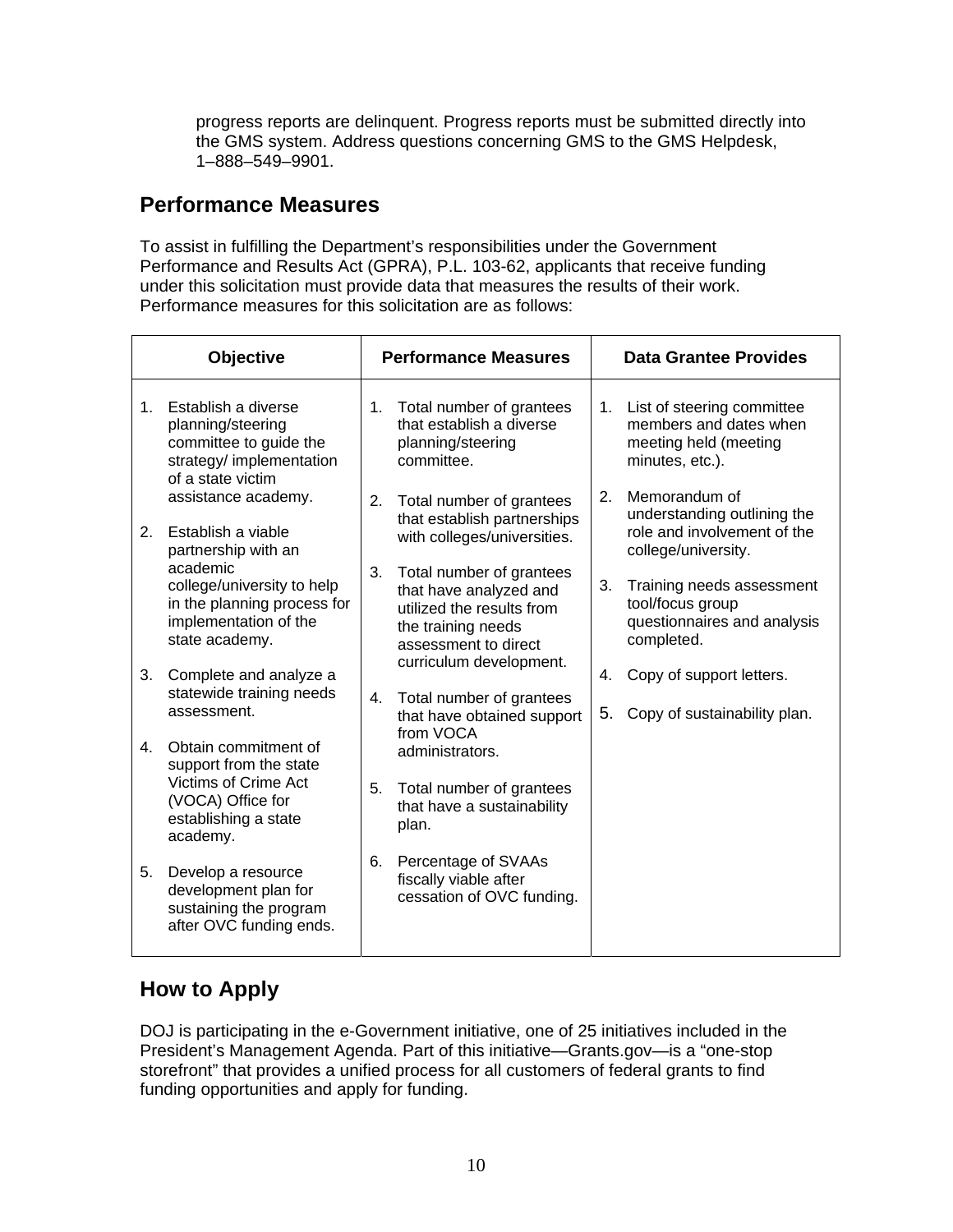**Grants.Gov Instructions:** Complete instructions can be found at [www.grants.gov.](http://www.grants.gov/) If you experience difficulties at any point during this process, please call the Grants.gov Customer Support Hotline at **1–800–518–4726.**

**Note: Grants.gov does not support the Microsoft Vista Operating system.** The PureEdge software used by Grants.gov for forms is not compatible with Vista. Also, Grants.gov cannot yet process Microsoft Word 2007 documents saved in the new default format with the extension ".DOCX." Please ensure the document is saved using "Word 97-2003 Document (\*.doc)" format.

**Please also note: OJP's Grants Management System (GMS) does not accept executable file types as application attachments**. OJP's Grants Management System (GMS) downloads applications from Grants.gov and is the system in which OJP reviews applications and manages awarded grants. These disallowed file types include, but are not limited to, the following extensions: ".com",".bat",".exe", ".vbs",".cfg",".dat", ".db",".dbf",".dll", ".ini",".log",".ora", ".sys", and ".zip".

**CFDA Number:** The Catalog of Federal Domestic Assistance (CFDA) number for this solicitation is 16.582, titled "Crime Victim Assistance/Discretionary Grants," and the funding opportunity number is OVC-2008-1848.

**A DUNS number is required:** The Office of Management and Budget requires that all businesses and nonprofit applicants for federal funds include a DUNS (Data Universal Numeric System) number in their application for a new award or renewal of an award. Applications without a DUNS number are incomplete. A DUNS number is a unique ninedigit sequence recognized as the universal standard for identifying and keeping track of entities receiving federal funds. The identifier is used for tracking purposes and to validate address and point of contact information. The DUNS number will be used throughout the grant life cycle. Obtaining a DUNS number is a free, simple, one-time activity. Obtain one by calling 1–866–705–5711 or by applying online at [http://www.dnb.com.](http://www.dnb.com/) Individuals are exempt from this requirement.

### **What an Application Must Include**

#### **Application for Federal Assistance (Standard Form SF-424)**

#### **Program Narrative**

The program narrative should not exceed 20 double-spaced pages in 12-point font with 1-inch margins and must include six separate sections: Project Abstract, Problem Statement, Project Goals and Objectives, Project Design/Implementation Plan, Organizational Capability and Project Management, and Plans for Measuring Progress and Outcomes. Each section is described below.

• **Project Abstract:** The application should include a one-page summary that describes the project's purpose, goals, and objectives, as well as the activities that will be implemented to achieve these goals and objectives, methods, and outcomes.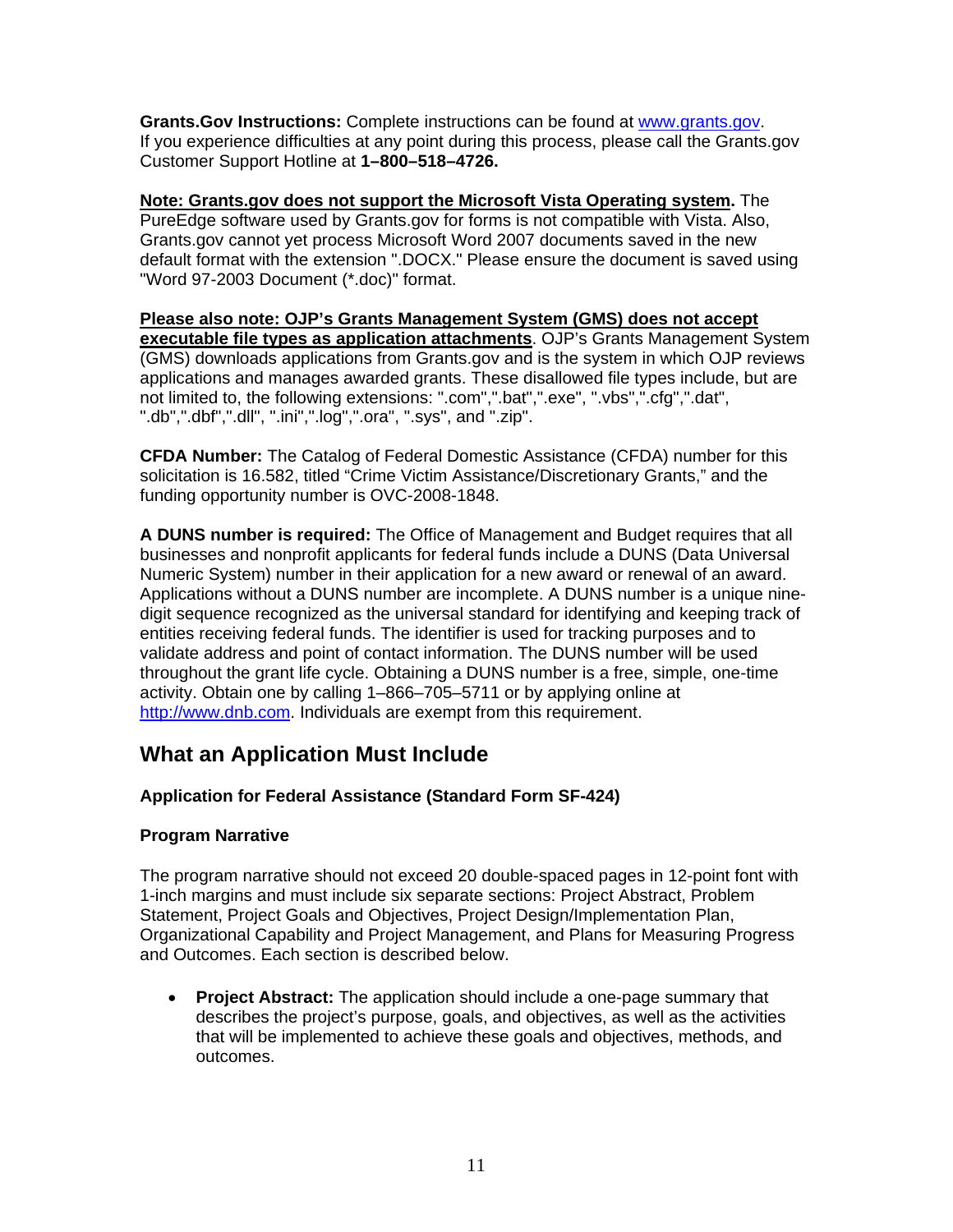- **Problem Statement:** The problem statement must describe the need for the project and provide a clear statement of how funding will support the project's value to the victims' field by meeting a stated goal.
- **Project Goals and Objectives:** The applicant must specify the goals and objectives of the project. The objectives should be measurable and relate directly to the issues described in the problem statement. The goals should state the overall purpose of what is to be accomplished. The objectives should describe the steps necessary to reach the goals or how the goals will be accomplished. The application should clearly describe how funding will support the overall success of the project.
- **Project Design/Implementation Plan:** The project design and implementation plan must describe the project strategy and discuss how the strategy will address the identified problems and support the goals and objectives. The applicant's strategy or design must include a description of project phases, tasks, activities, staff responsibilities, and clear descriptions of interim deliverables and final products. It must include a time-task plan that clearly identifies objectives, major activities, and products.

The time-task plan presented in chart form will not be included as part of the 20-page narrative limitation.

The applicant must describe the strategy, tasks, and time-task plan for the planning year effort. Applicants must develop a time-task plan that clearly identifies major activities and products. This plan must include the designation of organizational responsibility, a schedule for the completion of the activities, and the submission of finished products. In preparing the time-task plan, applicants should make certain that all project activities will occur within the proposed project period. The plan also must provide for the submission of financial and progress reports. All recipients are required to submit semiannual progress reports and quarterly financial reports. **Applicants should keep in mind the OVC requirement that final drafts of all publications, including videos, are to be submitted 120 days before the end of the grant period. In most instances, the draft publication will undergo an external review by subject matter experts retained by OVC to provide written comments on the publication=s accuracy, relevance, and readability, and to provide suggestions to enhance the publication. In all instances, the publication will be reviewed internally by OVC and other DOJ agencies.** For further guidance on the publication process, visit the OVC's Publishing Guidelines for Print and Web Media online at

<http://www.ojp.usdoj.gov/ovc/publications/infores/pubguidelines/welcome.html>**.** 

• **Organizational Capability and Project Management:** Applications must include a clear description of the applicant's management structure. Applications must include a description of the proposed professional staff members' unique qualifications that will enable them to fulfill their grant responsibilities. Applicants must describe how the program will be managed and include an organizational chart or information describing the roles and responsibilities of key organizational and functional components and personnel. Applicants must also include a list of personnel responsible for managing and implementing the major stages of the project. The project director must have both the substantive expertise and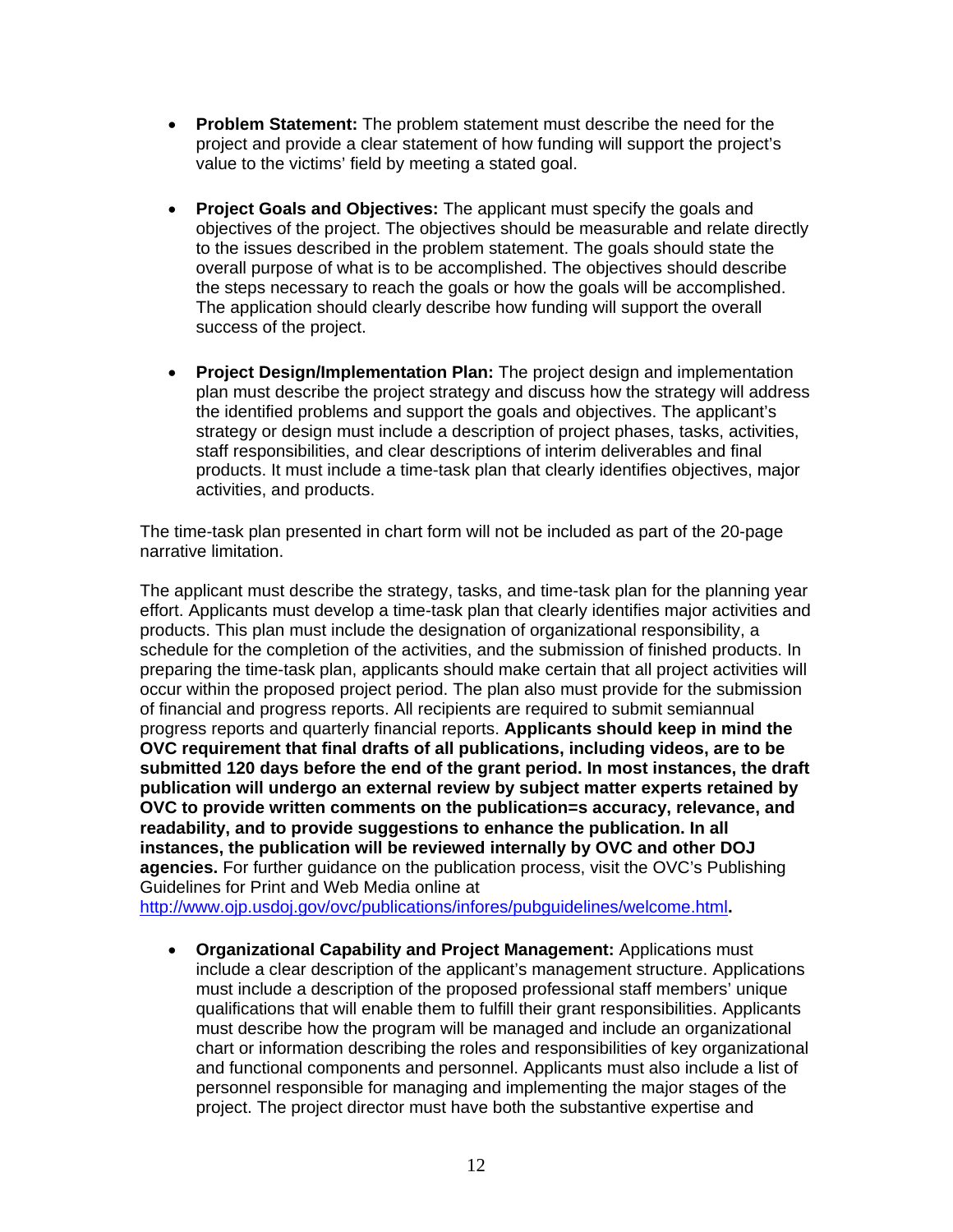experience to perform crucial leadership functions and sufficient time to devote to the project to provide the needed guidance and supervision. Job descriptions should be attached.

• **Plans for Measuring Progress and Outcomes:** Evaluation is critical to ensure that each OVC project is operating as designed and achieving its goals and objectives. Accordingly, each application must provide a plan to assess the project's effectiveness and to evaluate accomplishment of project goals and objectives. Applicants should describe how they will assess performance in attaining the identified outcomes. Goals and objectives must be clearly stated, links established between program activities and objectives, and performance measures identified. Performance measures will address a mix of immediate and intermediate outcomes and, as appropriate and feasible, information on long-term impact. The evaluation plan should identify all resources that will be devoted to conducting the assessment, including identification of staff members and staff time, use of outside consultants to assist with the assessment, and any other support costs associated with conducting an evaluation. Assessment information will be submitted as part of the semiannual progress report, as well as part of the final report due within 90 days of project completion.

OVC is required to report its programmatic results annually, in accordance with the Government Performance and Results Act (GPRA). OVC summarizes the individual results and outcomes of all discretionary grant programs, indicating whether the programs are successfully meeting their objectives. OVC depends on its grantees to provide accurate, timely, and relevant information on grant progress and impact.

#### **Protection of Human Research Subjects and Confidentiality**

Applicants should be aware that some of their proposed activities, especially those related to conducting needs assessments, program evaluation, survey, or focus group interviews, may be covered and governed by the Department of Justice's regulations applicable to the protection of human research subjects and data confidentiality. The Department of Justice's regulations on the protection of human subjects of research (28 CFR Part 46) require, in brief, that, before Federal funds are expended on research involving human subjects, the research activity must be submitted to an institutional review board for approval and that subject informed consent procedures be followed. In addition, the Department's regulations in 28 CFR Part 22 require that, if OVC funds are used to collect, analyze, or otherwise use information identifiable to a private person as part of a research activity paid for out of OVC funds, a fund recipient must maintain the confidentiality of the identifiable information throughout the data collection process and thereafter. Part 22 also requires that such identifiable information may only be disclosed as authorized by 42 U.S.C. Sec. 3789g and 28 CFR Part 22, i.e., for research purposes. In this connection, applicants for OVC support are required to submit a Privacy Certificate as a condition of approval of a grant application or contract proposal that contains a research or statistical component under which information identifiable to a private person will be collected. The Privacy Certificate is the applicant's assurance that he/she understands his/her responsibilities to protect the confidentiality of research and statistical information and has developed specific procedures to ensure that this information is only used or revealed in accordance with the requirements of 42 U.S.C. Sec. 3789g and 28 CFR Part 22. For sample privacy certificates, visit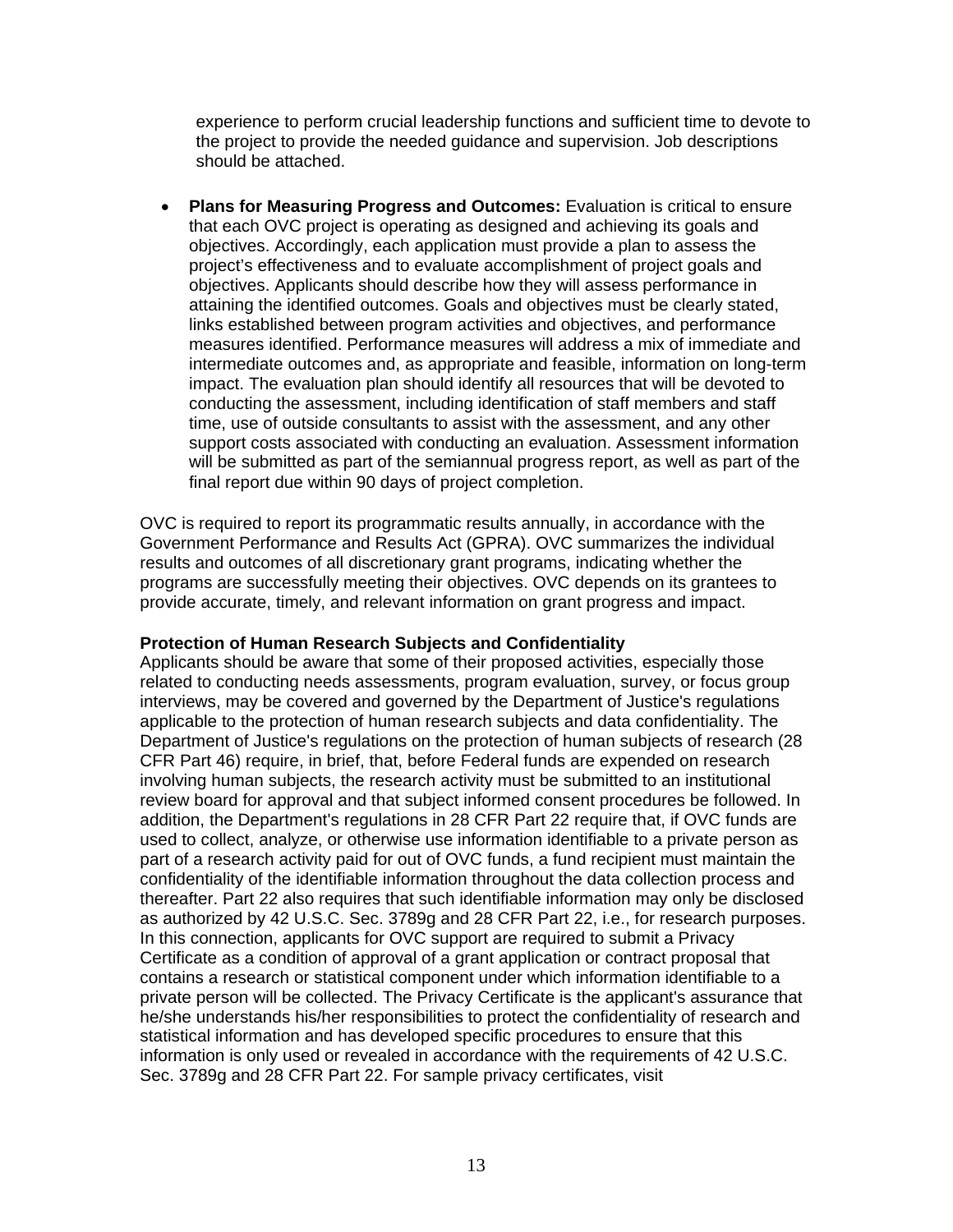<http://www.ovc.gov/fund/forms.htm>and view the two model privacy certificates available for adaptation.

#### **Budget and Budget Narrative**

The applicant is required to complete the budget narrative and budget detail worksheet (see description below). The budget narrative justifies or explains each budget item and relates it to project activities. The budget narrative provides a justification for all proposed costs and should closely follow the content of the budget detail worksheet. For example, the narrative should explain how fringe benefits were calculated, how travel costs were estimated, why particular items of equipment or supplies must be purchased, and how overhead or indirect costs were calculated. The budget narrative should justify the specific items listed in the budget detail worksheet in all cost categories and demonstrate that all costs are reasonable.

#### **Budget Detail Worksheet**

The completion of this form is required in support of the budget narrative form described above. The budget detail worksheet must list the cost of each budget item and show how the costs were calculated. For example, costs for personnel should show the annual salary rate and the percentage of time devoted to the project for each employee to be paid through grant funds. The budget detail worksheet should present a complete and detailed itemization of all proposed costs. A sample budget detail worksheet form, which can be used as a guide to assist you in preparation of the budget detail worksheet and narrative, can be downloaded by visiting [www.ojp.usdoj.gov/ovc](http://www.ojp.usdoj.gov/ovc) and clicking on Standard Forms. (Completion of this form is required.)

*Note: Total costs specified in the Budget Detail Worksheet must match the total amount on line 15.g of the SF 424.* 

When completing both the budget narrative attachment form and the budget detail worksheet, applicants must also consider the following:

1) Training: Applicants should plan to attend an annual OVC discretionary grantee meeting in Washington, D.C., and, with the exception of local grantees, should include line items detailing all estimated travel expenses associated with attending this meeting. Applicants that receive annual funding of more than \$100,000 should also budget costs to attend one Financial Management Training Seminar sponsored by OJP's Office of the Chief Financial Officer (OCFO), unless the grantee has previously attended this seminar. Specific information (such as dates and locations of upcoming OCFO events) can be found at [http://www.ojp.usdoj.gov/training/financial.htm.](http://www.ojp.usdoj.gov/training/financial.htm)

2) Program Match: A financial or in-kind match is required for this grant.

3) Consultant Rates: Consultant rates may not exceed the maximum of \$450/day or, if paid by the hour, \$56.25/hour for a maximum 8-hour workday per award.

4) Travel: Travel costs associated with project staff who are not directly employed by the grantee organization must be listed under the Consultant Budget category on the budget information sheet.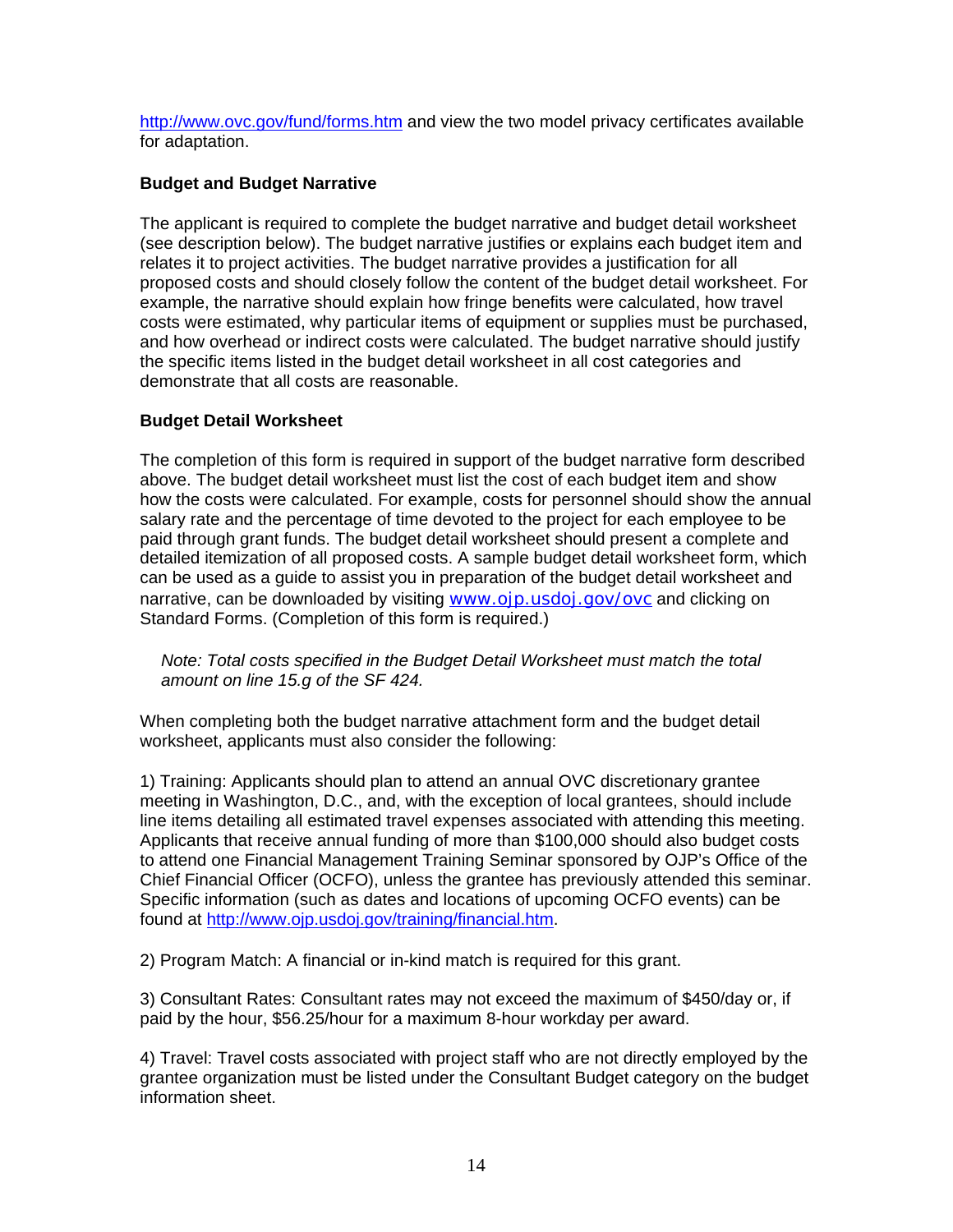5) OJP Financial Guide: All grantees are required to comply with the regulations and requirements outlined in the OJP *Financial Guide*. The *Financial Guide* includes information on allowable costs, methods of payment, audit requirements, accounting systems, and financial records. Copies are available through the OJP Web site at [http://www.ojp.usdoj.gov/finguide06/index.htm.](http://www.ojp.usdoj.gov/finguide06/index.htm) This document will govern the administration of funds by all successful applicants and their contractors.

*Limitation on use of award funds for employee compensation; waiver:* No portion of any award of more than \$250,000 made under this solicitation may be used to pay any portion of the total cash compensation (salary plus bonuses) of any employee of the award recipient whose total cash compensation exceeds 110% of the maximum annual salary payable to a member of the Federal Government's Senior Executive Service (SES) at an agency with a Certified SES Performance Appraisal System for that year. (The salary table for SES employees is available at opm.gov.)

*This prohibition may be waived at the discretion of the Assistant Attorney General for the Office of Justice Programs. An applicant that wishes to request a waiver should include a detailed justification in the budget narrative for the application.*

#### **Indirect Cost Rate Agreement**

Indirect costs are allowed provided the applicant has a federal approved indirect cost rate agreement.

Applicants that do not have a federally negotiated indirect cost rate and wish to establish one can submit a proposal to their "cognizant" federal agency. Generally, the cognizant federal agency is the agency that provides the preponderance of direct federal funding. This can be determined by reviewing an organization's schedule of federal financial assistance. If DOJ is your cognizant federal agency, obtain information needed to submit an indirect cost rate proposal at [http://www.ojp.usdoj.gov/funding/pdfs/indirect\\_costs.pdf](http://www.ojp.usdoj.gov/funding/pdfs/indirect_costs.pdf).

#### **Other Attachments**

- Other attachments include the following materials:
- Résumés of key personnel must be provided (required). For positions that are vacant provide job descriptions outlining roles and responsibilities, and provide the selection criteria for the proposed new positions.
- Letters of support and/or memoranda of understanding (MOU) must be provided from agencies and organizations, including academic partners, whose support and collaboration are integral to the successful implementation of the project (required).
- Other attachments as needed (if applicable).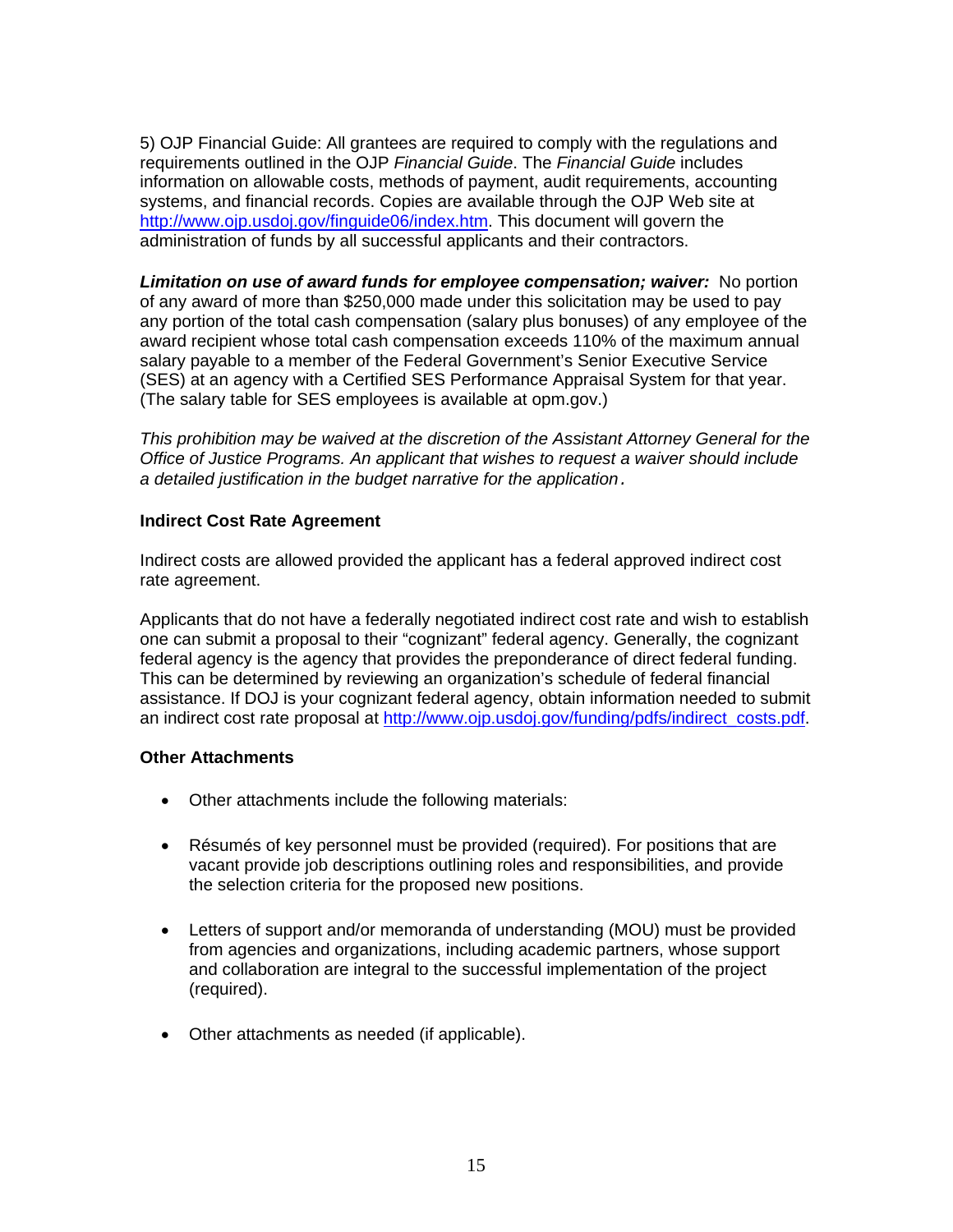### **Selection Criteria**

Applications will be reviewed by a peer review panel using the following criteria:

- • **Statement of the Problem(s) To Be Addressed and Goals and Objectives. (10 Points)** The problem statement must provide a strong rationale for the project and clearly describe how the proposed program will be of value to the victims' field by meeting a stated goal. The goals and objectives must be clearly specified, relate directly to the problem statement, and should focus on victim assistance rather than prevention activities. The goal(s) should state the overall purpose of what is to be accomplished, within the context of what the project has already accomplished. The objectives should describe the steps necessary to accomplish the goal(s), within the context of what the project has already accomplished.
- • **Program Design/Implementation Plan/Budget. (40 Points)** The program strategy/methodology must include sufficient detail so that the OVC grant monitor and peer reviewers can understand what will be accomplished, how it will be accomplished, and who will accomplish it. All proposed tasks should be presented in a way that allows a reviewer to see the logical progression of tasks and to be able to relate the tasks directly to the accomplishment of the project goal(s) and objectives. Projected activities should be realistic and reflect the project's allocated time, staff, and funding. The applicant must explain how budget items are computed and why they are vital to the project, clearly relating the items to identified tasks described in the narrative. For example, if the applicant has planned an extensive survey, the budget should reflect the staff time necessary to identify the sample, make followup calls, and conduct other activities to collect information. If an applicant proposes distributing a large number of training manuals, the budget should allocate sufficient funds for printing the documents needed for pilot testing and postage. Applicants should not include items that are not fully necessary to the project such as a computer for developing a small, printed product like brochures.
- • **Organizational Capability. (30 points)** Applicants must demonstrate how their resources, capabilities, and experience will enable them to achieve the goals and objectives. The applicant must document its capability to undertake and complete a federally funded project, including evidence that the applicant possesses the requisite staff and expertise. Organizational capability will be assessed on the basis of (1) the applicant's described management structure, results of the current grant efforts, and financial capability; and (2) the applicant's project management plan and documentation of the professional staff members' unique qualifications to perform their assigned tasks. Applicants must clearly establish that their experience and resources enable them to achieve the goals and objectives that they propose to accomplish with the funding.
- • **Plans for Measuring Progress and Outcomes. (20 points)** Applicants must describe their plan for measuring project progress and success. All applications must contain a plan for evaluating the accomplishment of project goal(s) and objectives. All applications must include all of the standardized performance measures established for this project as listed in the solicitation. Applicants must describe how the evaluation data will be gathered and analyzed and the resources that are being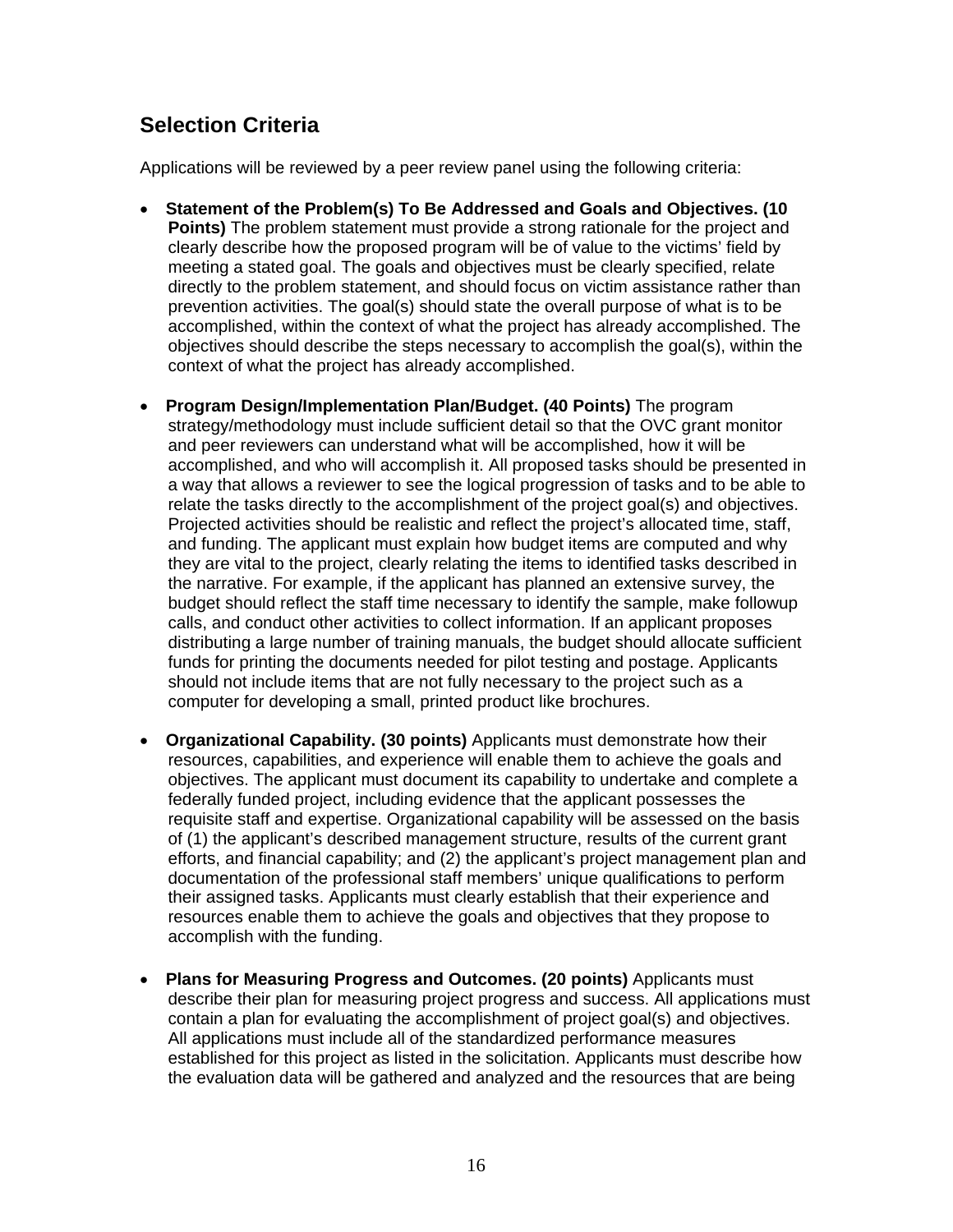committed for this purpose. In determining the quality of the evaluation plan, the following factors will be considered:

- Extent to which the evaluation plan provides detailed information for increasing the effectiveness of the project's management and administration, documentation that objectives have been met, and assessment and evaluation of information measuring the overall effectiveness of the project.
- Extent to which the proposed methods of evaluation are thorough, feasible, and appropriate to the goals, objectives, and outcomes of the proposed project.

### **Review Process**

OVC staff will review applications for completeness and responsiveness to this application guidance. Responsive applications will be forwarded for peer review. On approval by the OVC Director, the application selected for funding will be forwarded for award processing, subject to the final approval of the Assistant Attorney General for OJP. Funding will not be awarded to applicants with overdue financial and/or progress reports for existing OJP grants.

### **Additional Requirements**

- Civil Rights Compliance
- Confidentiality and Human Subjects Protections Regulations
- Anti-Lobbying Act
- Financial and Government Audit Requirements
- National Environmental Policy Act (NEPA) Compliance
- DOJ Information Technology Standards
- Single Point of Contact Review
- Non-Supplanting of State or Local Funds
- Criminal Penalty for False Statements
- Compliance with the OJP Financial Guide
- Suspension or Termination of Funding
- Government Performance and Results Act (GPRA)
- Rights in Intellectual Property